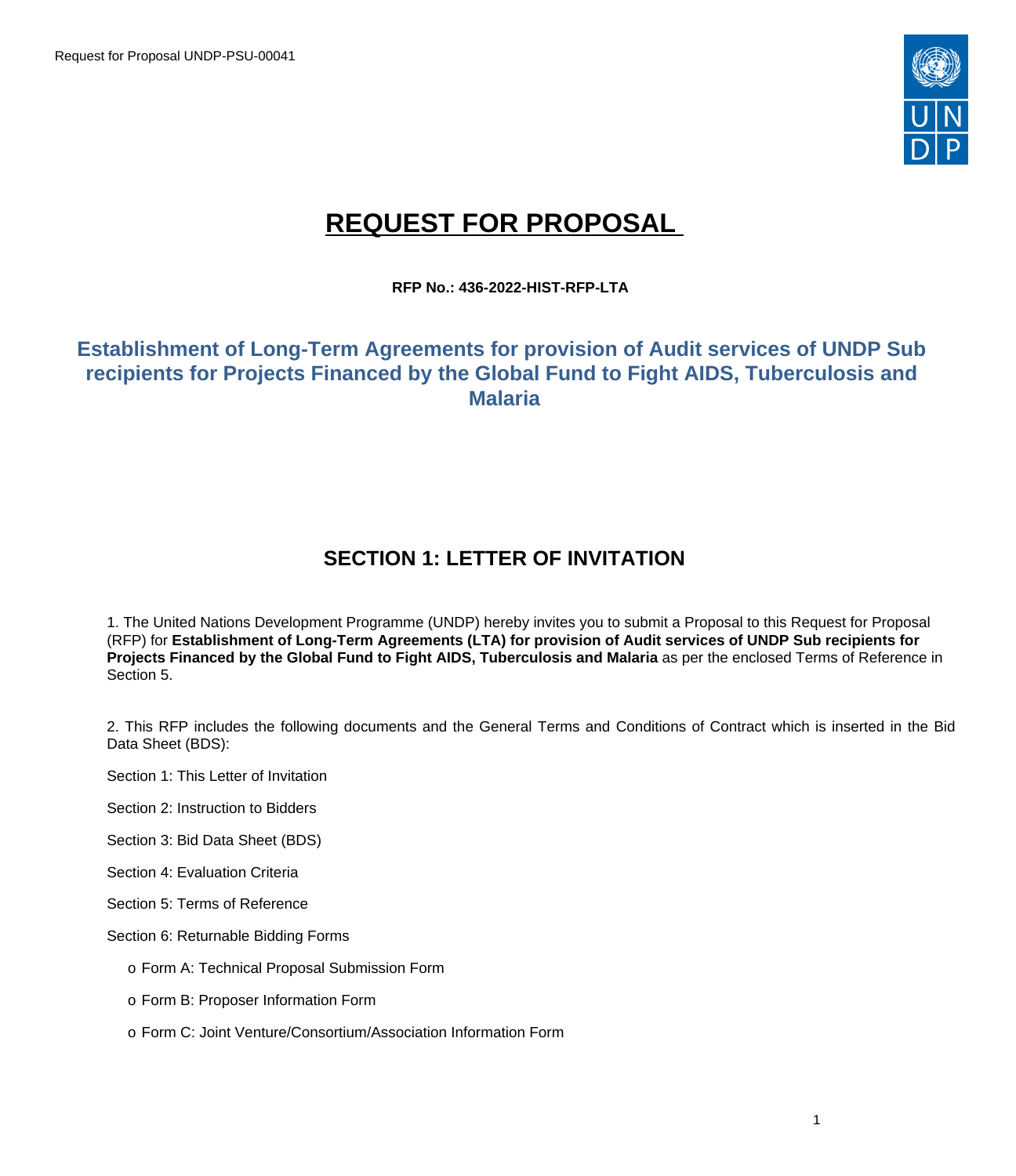

- o Form D: Qualification Form
- o Form E: Format of Technical Proposal
- o Form F: Financial Proposal Submission Form
- o Form G: Financial Proposal Form
- Section 7: Contract Face Sheet template
- Section 8: General Terms and [Conditions](https://www.undp.org/sites/g/files/zskgke326/files/procurement/pdf/3.%20UNDP%20GTCs%20for%20Contracts%20(Goods%20and-or%20Services)%20-%20Sept%202017_0.pdf) for contracts (goods and/or services)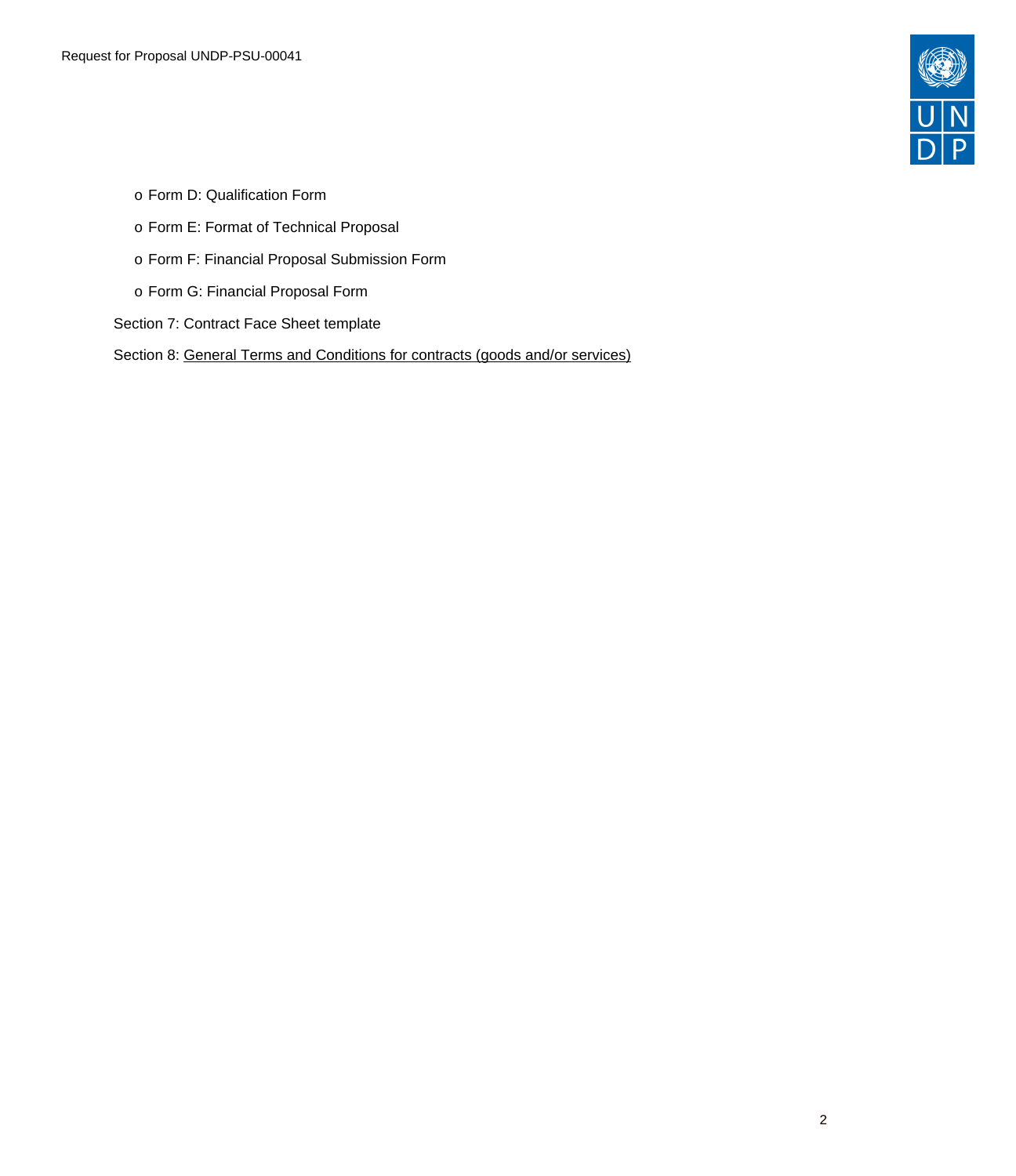

3. Your offer, comprising of a Technical and Financial Proposal, should be submitted in accordance with Section 2, through Quantum Supplier Portal and by the deadline indicated in [http://supplier.quantum.partneragencies.org](http://supplier.quantum.partneragencies.org/). In case you have never registered before, follow the Supplier Portal [Registration](https://estm.fa.em2.oraclecloud.com/fscmUI/faces/PrcPosRegisterSupplier?prcBuId=300000127715297&_adf.ctrl-state=azywmctp_1&_afrLoop=6329722925931702&_afrWindowMode=0&_afrWindowId=null&_afrFS=16&_afrMT=screen&_afrMFW=1042&_afrMFH=575&_afrMFDW=1280&_afrMFDH=720&_afrMFC=8&_afrMFCI=0&_afrMFM=0&_afrMFR=144&_afrMFG=0&_afrMFS=0&_afrMFO=0) Linkto register a profile in the system. Do not create a new profile if you already have one. Use the forgotten password feature in case you do not remember the password or the username from previous registration.

4. The Proposers can submit offers for one or more Lots and the LTAs will be awarded on a Lot-by- Lot basis. A maximum of two LTAs will be awarded for each Lot to successful Proposers for a period of three years with a possibility of extension, on annual basis, for additional two years, subject to satisfactory contract performance and availability of budget. The audit rates remain fixed for the entire duration of five years and, if there is a reduction in the market price during this period, UNDP shall benefit from such reductions. Guidelines on secondary bidding procedures among LTA vendors are provided in Section 5 under Terms of Reference.

5. While UNDP intends to establish LTAs, there is no fixed committed contract amount and UNDP reserves the right to utilize other sources at its discretion to assure value for money. Once the LTA is established with the winning selected vendors, orders for specific requests will be placed through the Purchase Orders and the General Conditions of the Contract will be in force.

6. If you request additional information, we would endeavor to provide information expeditiously, but any delay in providing such information will not be considered a reason for extending the submission date of your proposal. Please send your query to [hist.](mailto:hist.procurement@undp.org) [procurement@undp.org.](mailto:hist.procurement@undp.org)

7. Please note that at any time prior to the deadline for submission of Proposals, UNDP may, for any reason, whether at its own initiative or in response to a clarification requested by a prospective Proposer, modify the Solicitation Documents by amendment, including through provision of supplementary information. Prospective Proposers are, therefore, advised to regularly check the Quantum Supplier Portal [http://supplier.quantum.partneragencies.orgf](http://supplier.quantum.partneragencies.org/)or amendments.

8. Please acknowledge receipt of this RFP by sending an email to [hist.procurement@undp.org](mailto:hist.procurement@undp.org) indicating whether you intend to submit a Proposal or otherwise. You may also utilize the "Accept Invitation" function in Quantum Supplier Portal system, where applicable. This will enable you to receive amendments or updates to the RFP. Should you require further clarifications, kindly communicate with the contact person/s identified in the attached Bid Data Sheet as the focal point for queries on this RFP.

UNDP looks forward to receiving your Proposal and thank you in advance for your interest in UNDP procurement opportunities.

Sincerely,

UNDP GF-HIST/PSU

Copenhagen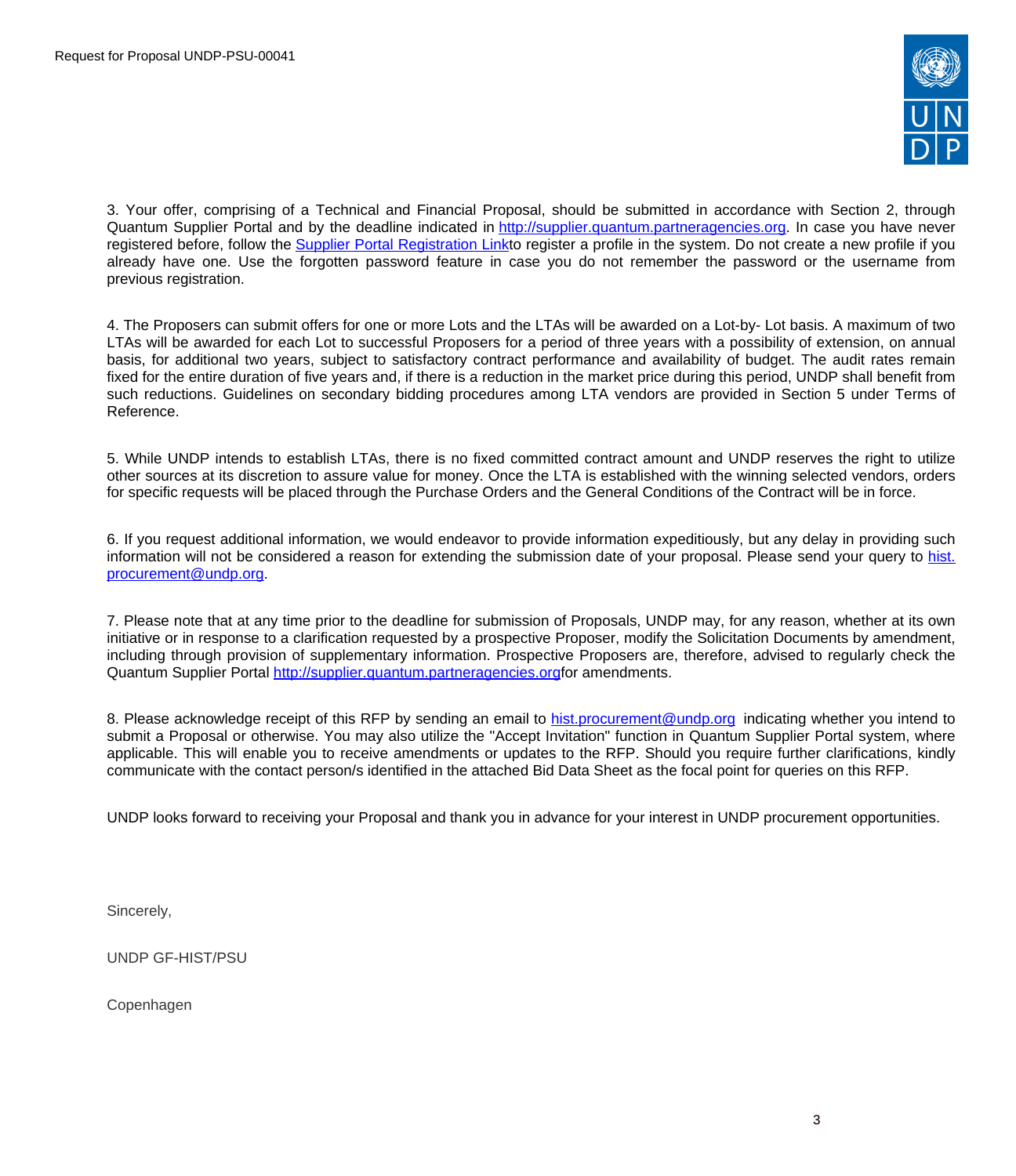

**Tender Overview** LTAs for AUDIT services of UNDP Sub recipients for Projects Financed by the Global Fund to Fight AIDS, Tuberculosis and Malaria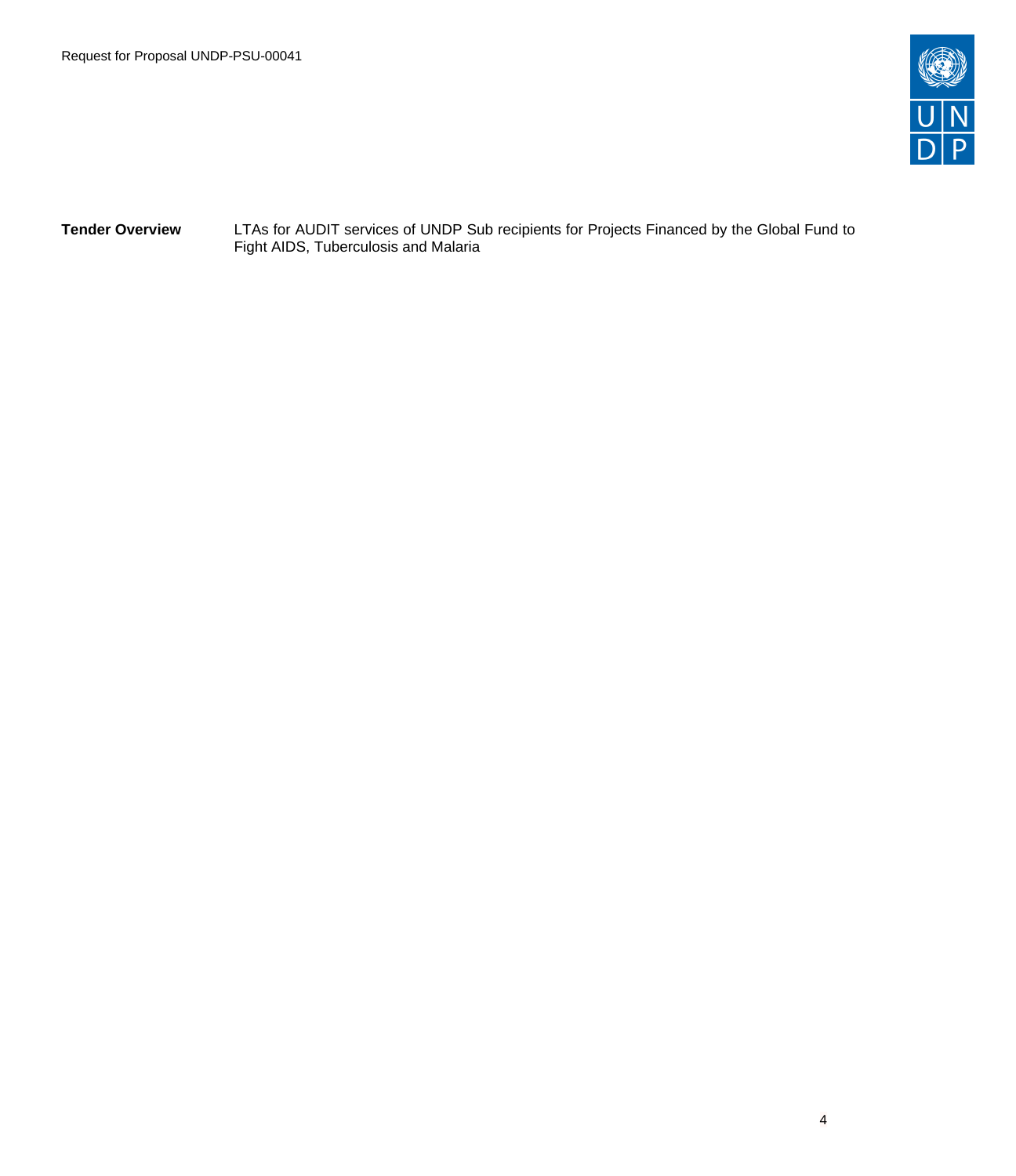

# **Table of Contents**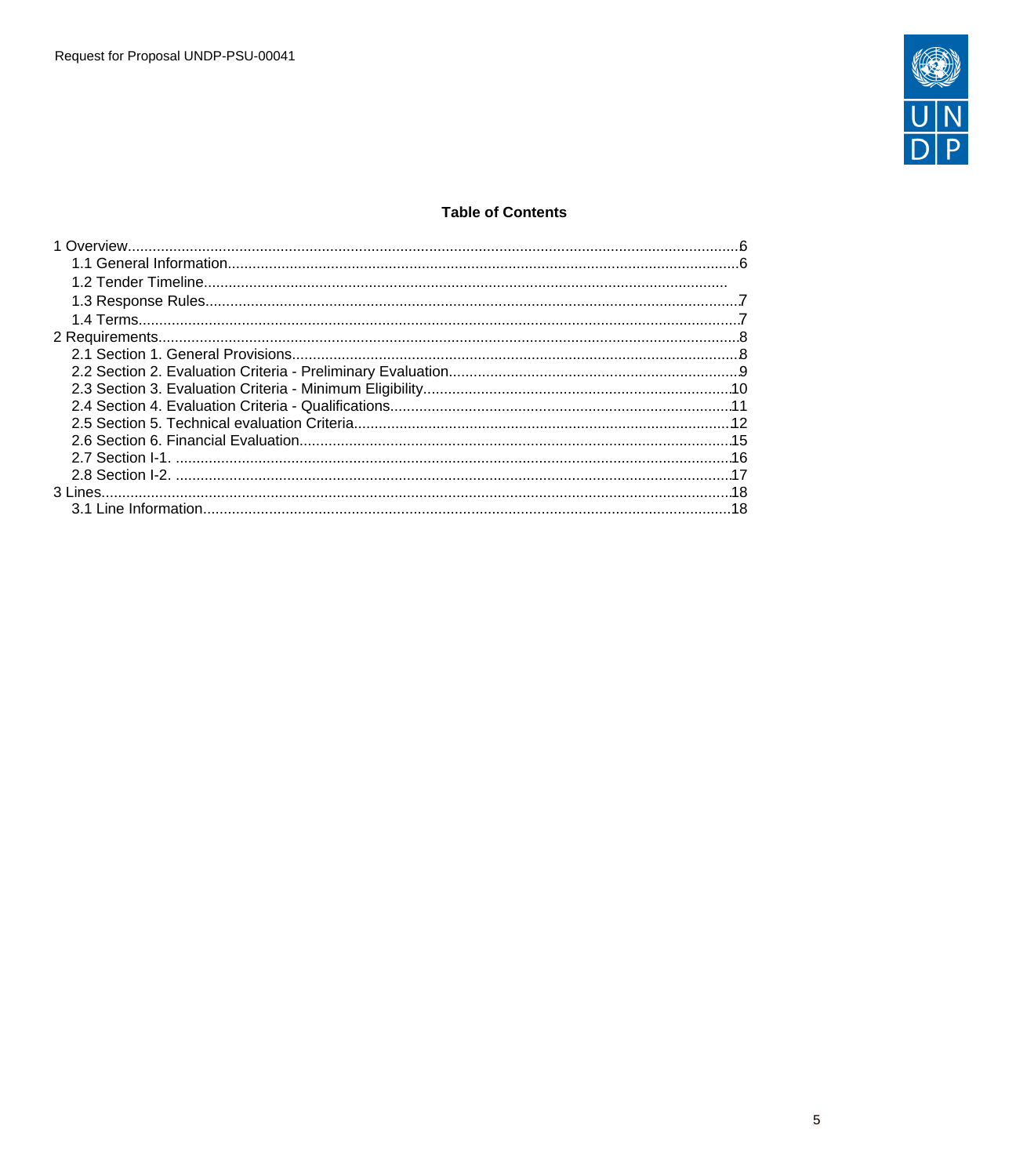

# <span id="page-5-0"></span>**1 Overview**

# <span id="page-5-1"></span>**1.1 General Information**

| <b>Title</b>               | Establishment of Long-Term Agreements for provision of Audit services                                                                                                                                                                                                                                                                                                                                                                                                                                                                                                |
|----------------------------|----------------------------------------------------------------------------------------------------------------------------------------------------------------------------------------------------------------------------------------------------------------------------------------------------------------------------------------------------------------------------------------------------------------------------------------------------------------------------------------------------------------------------------------------------------------------|
| <b>Contact Point</b>       | Viktor Cherniavskyi                                                                                                                                                                                                                                                                                                                                                                                                                                                                                                                                                  |
| <b>Outcome</b>             |                                                                                                                                                                                                                                                                                                                                                                                                                                                                                                                                                                      |
| <b>Two Stage</b>           | Yes                                                                                                                                                                                                                                                                                                                                                                                                                                                                                                                                                                  |
| <b>Evaluation</b>          |                                                                                                                                                                                                                                                                                                                                                                                                                                                                                                                                                                      |
| E-Mail                     | viktor.cherniavsyi@undp.org                                                                                                                                                                                                                                                                                                                                                                                                                                                                                                                                          |
| <b>Reference Number</b>    | 436-2022-HIST-RFP-LTA                                                                                                                                                                                                                                                                                                                                                                                                                                                                                                                                                |
| <b>Beneficiary Country</b> | Denmark                                                                                                                                                                                                                                                                                                                                                                                                                                                                                                                                                              |
| Introduction               | The United Nations Development Programme (UNDP) hereby invites you to submit a Proposal to this<br>Request for Proposal (RFP) for Establishment of Long-Term Agreements (LTA) for provision of Audit<br>services of UNDP Sub recipients for Projects Financed by the Global Fund to Fight AIDS,<br>Tuberculosis and Malaria as per the enclosed Terms of Reference in Section 5.                                                                                                                                                                                     |
|                            | Your offer, comprising of a Technical and Financial Proposal, should be submitted in accordance with<br>Sections 2 and 3 of RFP, through Quantum Supplier Portal and by the deadline indicated in http://supplier.<br>guantum.partneragencies.org. In case you have never registered before, follow the Supplier Portal<br>Registration Link to register a profile in the system. Do not create a new profile if you already have one. Use<br>the forgotten password feature in case you do not remember the password or the username from previous<br>registration. |
|                            | Search for the specific tender using search filters and subscribe to the tender in order to get notifications in<br>case of amendments of the tender document. If you need support with the online system, you can contact<br>the contact details of this tender as indicated in the solicitation document.                                                                                                                                                                                                                                                          |
|                            | Sincerely,                                                                                                                                                                                                                                                                                                                                                                                                                                                                                                                                                           |
|                            | UNDP GF-HIST/PSU                                                                                                                                                                                                                                                                                                                                                                                                                                                                                                                                                     |
|                            | Copenhagen                                                                                                                                                                                                                                                                                                                                                                                                                                                                                                                                                           |
|                            | This is a two stage negotiation and all responses will be evaluated in two stages.                                                                                                                                                                                                                                                                                                                                                                                                                                                                                   |
| 1.2 Tender Timeline        |                                                                                                                                                                                                                                                                                                                                                                                                                                                                                                                                                                      |

| <b>Preview Date</b> |                              |
|---------------------|------------------------------|
| <b>Open Date</b>    | 14/06/22 12:59 PM            |
|                     | Close Date 12/07/22 16:00 PM |

**Time Zone** Coordinated Universal Time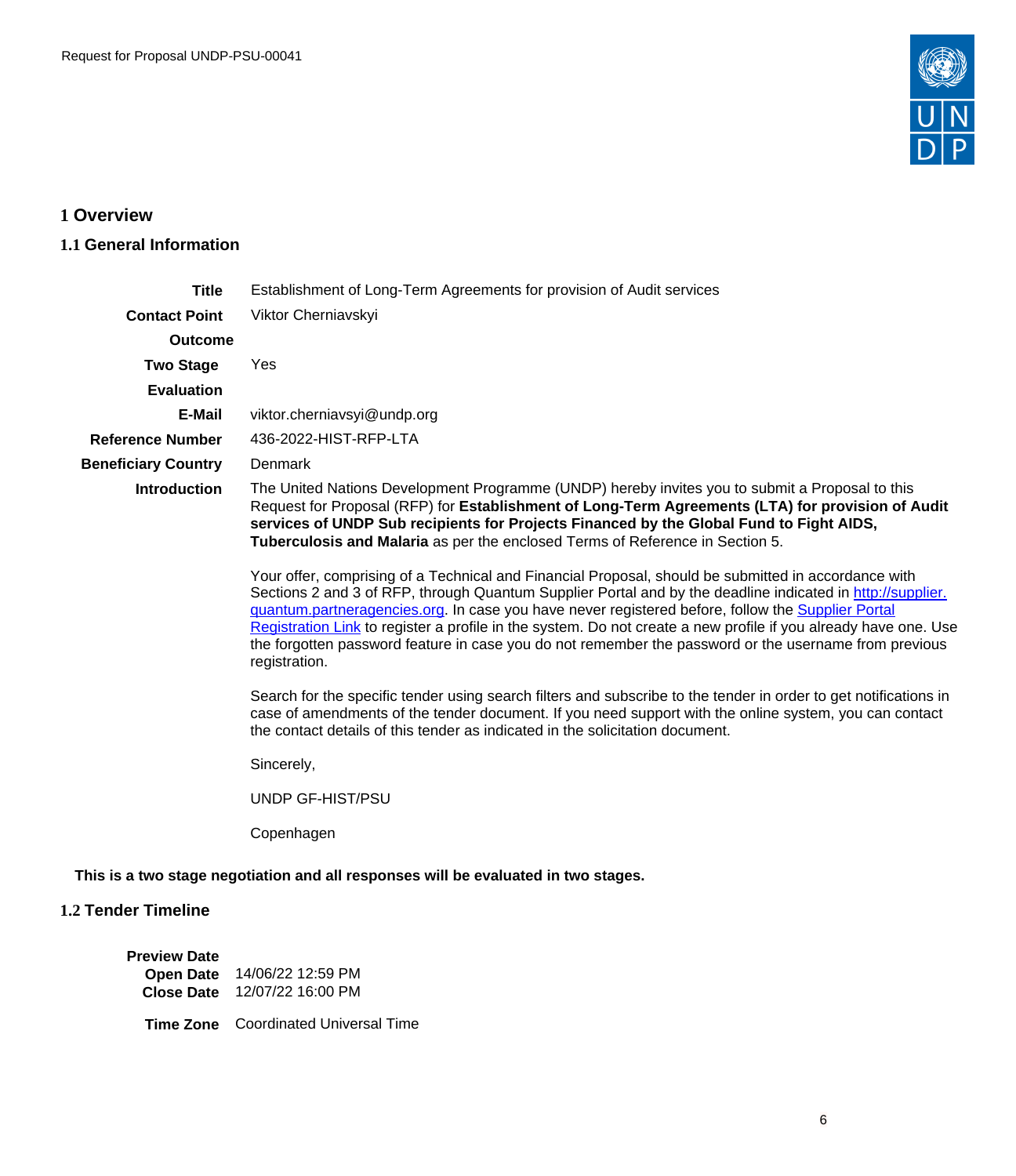

# <span id="page-6-0"></span>**1.3 Response Rules**

This negotiation is governed by all the rules displayed below.

|   | <b>Rule</b>                                              |
|---|----------------------------------------------------------|
|   | Negotiation is restricted to invited suppliers           |
|   | Suppliers are allowed to respond to selected lines       |
|   | Suppliers are allowed to provide multiple responses      |
| 罓 | Suppliers are allowed to revise their submitted response |

# <span id="page-6-1"></span>**1.4 Terms**

**Negotiation Currency** USD ()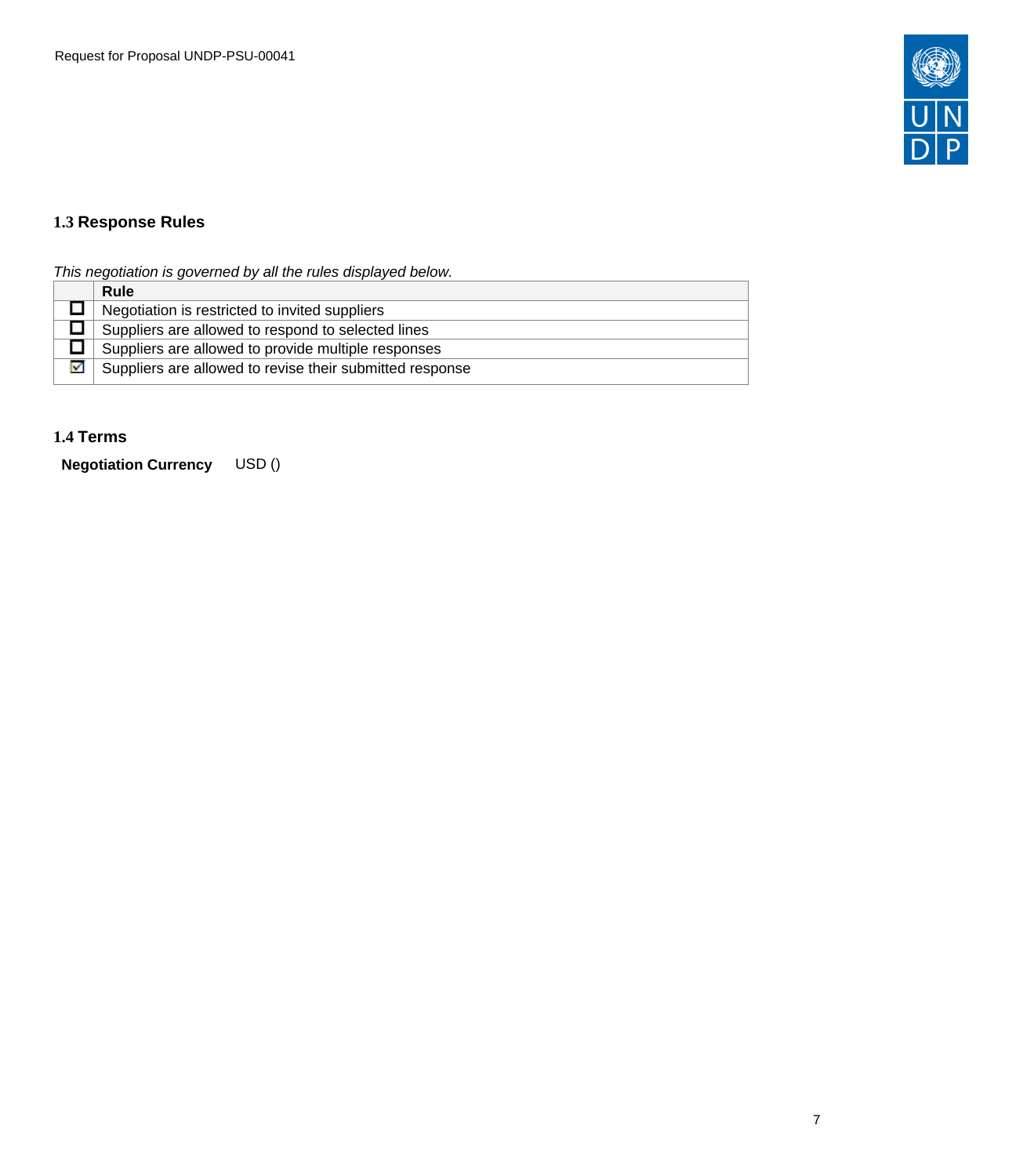

# <span id="page-7-0"></span>**2 Requirements**

# \*Response is required

The requirement section of this document includes general instructions and information for suppliers as well as requirements and sections that suppliers need to respond. Please review this section carefully and provide responses in the manner and format required by uploading required forms and when required also keying in the information directly in the system.

# <span id="page-7-1"></span>**2.1 Section 1. General Provisions**

#### \*1. **SECTION 2: General Instructions to Proposers**

This tender is governed by the provisions in Section 2. General Instructions to Proposers herewith attached. By participating and submitting an offer you confirm to have understood and accepted such provisions.

#### Attachments:

| File Name or URL                  | ype  | <b>Description</b>   |  |
|-----------------------------------|------|----------------------|--|
| Section 2 General<br>Instructions | File | General Instructions |  |
|                                   |      |                      |  |

Target: Confirm acceptance of instructions and provisions of this tender

#### \*2. **SECTION 3 - Bid Data Sheet**

Bid Data sheet contains information and instructions specific to this Tender. Please confirm to have read, understood, and accepted such provisions, herewith attached.

| File Name or URL                                             | vpe <sup>'</sup> | <b>Description</b> |
|--------------------------------------------------------------|------------------|--------------------|
| Section 3 - Bid Data                                         | File             |                    |
| Sheet                                                        |                  |                    |
| . The contract of the contract of the contract of <b>DDO</b> |                  |                    |

Target: Have read and understood provisions in BDS

#### \*3. **SECTION 4 - EVALUATION CRITERIA**

Please refer to the evaluation criteria in the attachment.

| Attachments:               |            |             |
|----------------------------|------------|-------------|
| File Name or URL           | <b>vpe</b> | Description |
| SECTION 4 -                | File       |             |
| <b>EVALUATION CRITERIA</b> |            |             |
|                            |            |             |

Target: Have read and understood the evaluation criteria

#### \*4. **SECTION 5: TERMS OF REFERENCE**

The Terms of Reference for Audit of UNDP Sub-recipients for Projects Financed by the Global Fund to Fight AIDS, Tuberculosis and Malaria are attached.

Attachments: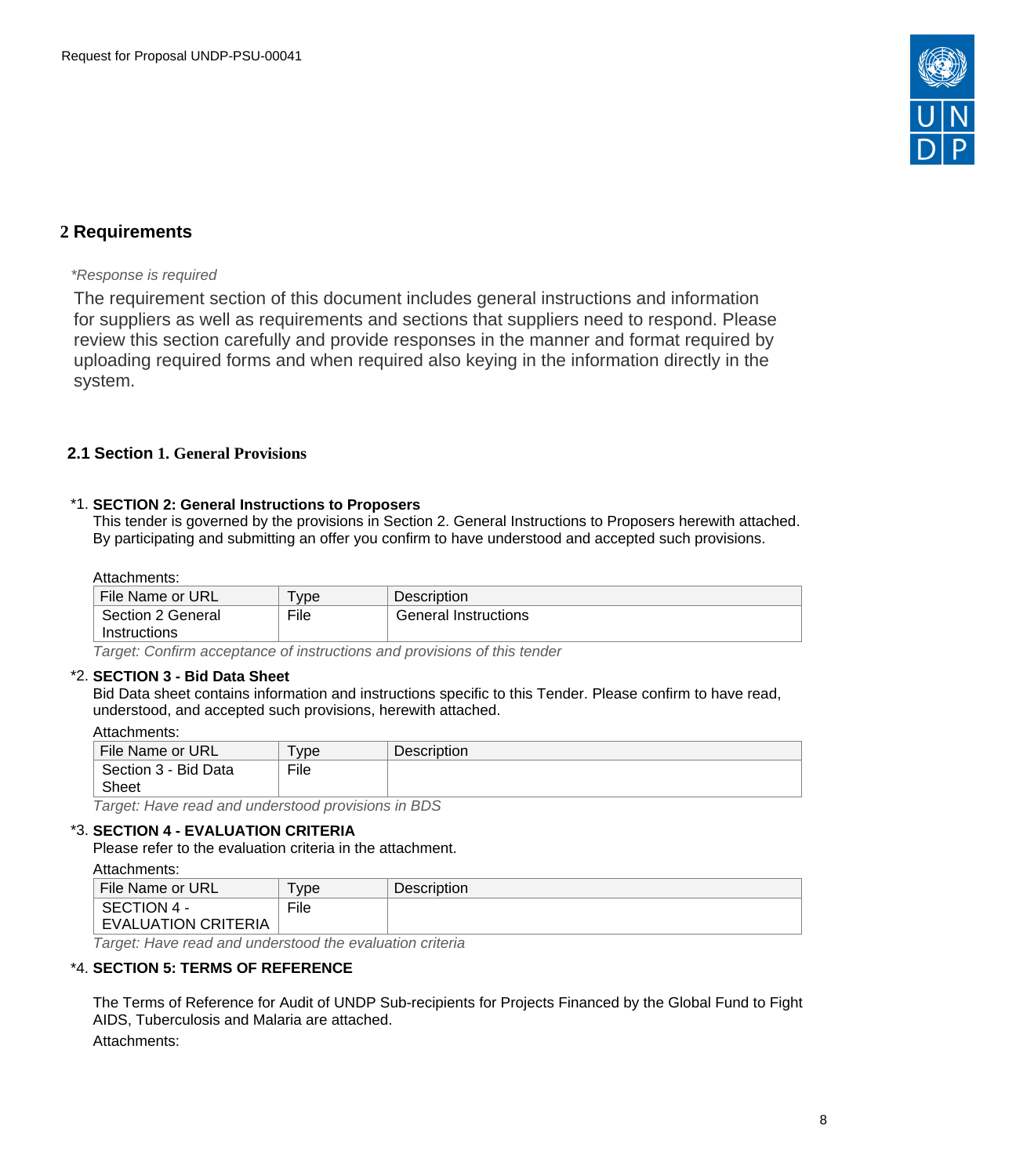

| File Name or URL                         | vpe  | <b>Description</b> |
|------------------------------------------|------|--------------------|
| <b>SECTION 5 - TERMS</b><br>OF REFERENCE | File |                    |
|                                          |      |                    |

Target: Have read and understood the Terms of Reference

# <span id="page-8-0"></span>**2.2 Section 2. Evaluation Criteria - Preliminary Evaluation**

#### \*1. **General Conditions of Contract**

Do you accept the General Terms and Conditions for Contracts

Attachments:

| File Name or URL                                                                                                                                          | vpe <sup>'</sup> | Description |
|-----------------------------------------------------------------------------------------------------------------------------------------------------------|------------------|-------------|
| 3. UNDP GTCs for                                                                                                                                          | File             |             |
| Contracts (Go                                                                                                                                             |                  |             |
| ____<br>the contract of the contract of the contract of the contract of the contract of the contract of the contract of<br>the property of the control of | ___<br>_____     |             |

Target: Accept General Conditions of Contract

#### \*2. **Proposal Validity**

Do you accept that your proposal is valid as required in General Instructions and Bid Data Sheet sections?

#### \*3. **Form A: Technical Proposal Submission Form**

Have you provided Technical Proposal Submission Form as per the form provided, duly signed by a legal representative of your company?

#### Attachments:

| File Name or URL                                           | <b>Type</b> | <b>Description</b> |
|------------------------------------------------------------|-------------|--------------------|
| l FORM A - Technical<br><b>Proposal Submission</b><br>Form | File        |                    |

Target: Technical Proposal Submission Form is provided

#### \*4. **Form B: Proposer Information Form**

Have you submitted form B with information on proposer using the template herewith attached? Attachments:

| File Name or URL                                    | vpe  | <b>Description</b> |
|-----------------------------------------------------|------|--------------------|
| FORM B - Proposer                                   | File |                    |
| $\mid$ Information Form                             |      |                    |
| Tannah, Duanaan, bafamooyitan, Famoota ay baalita d |      |                    |

Target: Proposer Information Form is submitted

# \*5. **Form C: JOINT VENTURE/CONSORTIUM/ASSOCIATION INFORMATION FORM**

Have you provided information on Joint Venture/Consortium/Association Information Form using the template and instructions attached?

Choose the applicable answer from options below.

Attachments:

| <b>File Name or URL</b> | <b>vpe</b> | <b>Description</b> |
|-------------------------|------------|--------------------|
| FORM C - Joint          | File       |                    |
| Venture Consortium As   |            |                    |
| sociation Form          |            |                    |

#### \*6. **Form D: Qualification Form**

Have you submitted the information requires to establish eligibility and qualifications as per Form D herewith attached?

Attachments: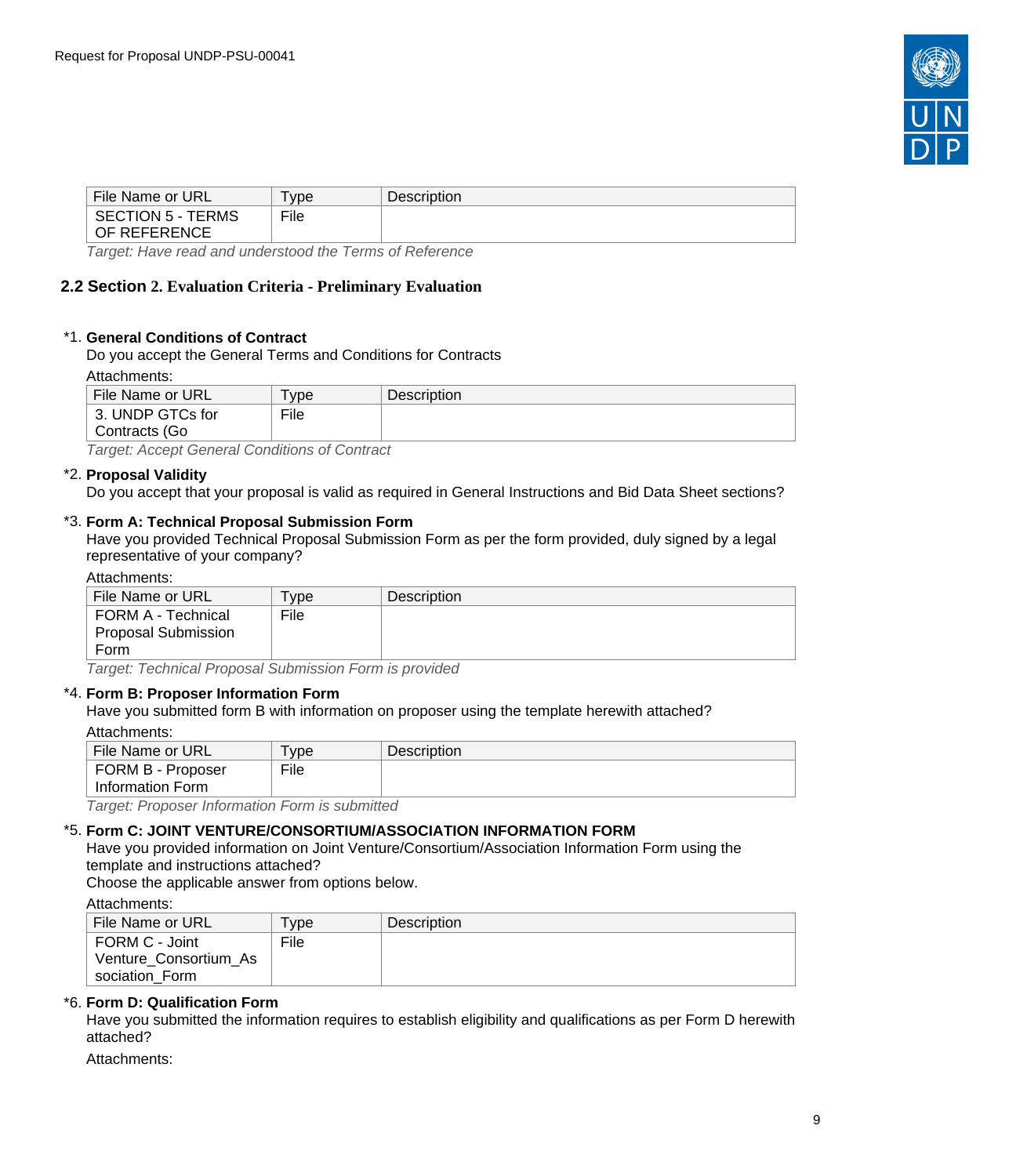

| File Name or URL              | vpe  | <b>Description</b> |  |
|-------------------------------|------|--------------------|--|
| FORM D - Qualification        | File |                    |  |
| Form                          |      |                    |  |
| Tovaralı lufayasatlan nyavdad |      |                    |  |

Target: Information provided

#### \*7. **Form E: Technical Proposal FORM**

Have you submitted technical proposal using template herewith attached?

**Important: Proposers submitting proposals for more than one Lot are to upload each Technical proposal in separate document/files for each Lot as follows:**

'Attachment description' line should state:

# **"436-2022-HIST-RFP-LTA - Technical proposal**…**[Indicate Lot Number]"**

#### Attachments:

| File Name or URL          | vpe  | Description |
|---------------------------|------|-------------|
| <b>FORM E - Technical</b> | File |             |
| Proposal Form             |      |             |

#### \*8. **Section 6: Returnable Bidding Forms / Checklist**

Please complete the returnable bidding forms in accordance with instructions and attach them as part of your bid response in the system. No alteration to the format of the forms shall be permitted and no substitution shall be accepted.

Please provide the checklist filled with reflection of forms submitted.

Attachments:

| File Name or URL       | ' vpe | <b>Description</b> |
|------------------------|-------|--------------------|
| Section 6 - CHECKLIST. | File  |                    |
| docx                   |       |                    |

Target: Returnable Bidding forms are attached as per requirements and uploaded into the system

#### I-1. **Overall Assessment on Preliminary Examination**

This is an internal criteria for evaluation team to assess and determine if the offer meets overall the criteria for this section based on information provided in their offer and any subsequent clarifications sought.

Insert 1 for "Pass" and 0 for "Fail"

#### <span id="page-9-0"></span>**2.3 Section 3. Evaluation Criteria - Minimum Eligibility**

#### \*1. **Legal Registration**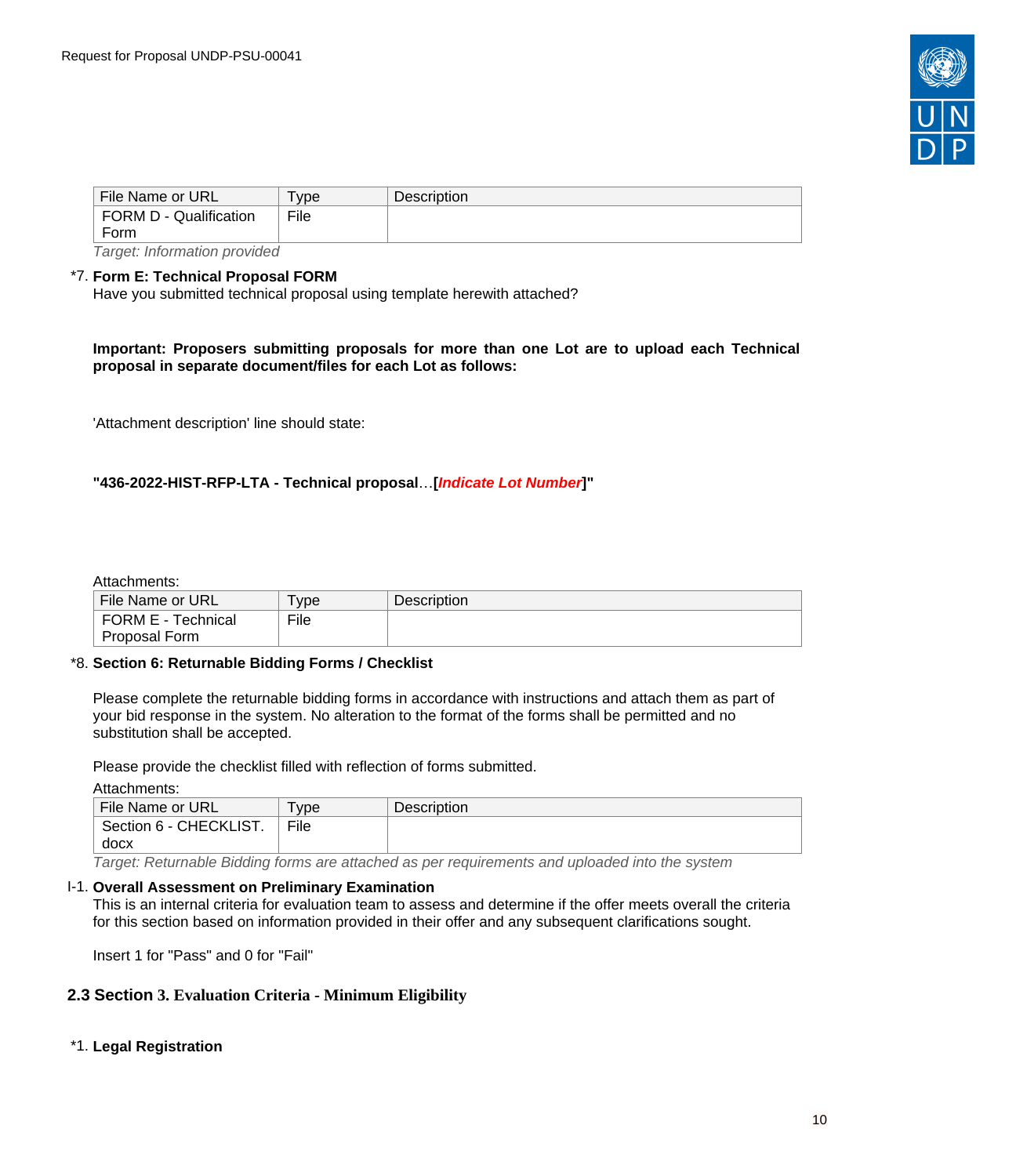

Bidder is a legally registered entity and all relevant information is provided. Upload scanned copies of legal registration documents according to options listed below and any other relevant document.

#### \*2. **Sanctions List**

Do you confirm that you are not suspended, nor otherwise identified as ineligible by any UN organization, The World Bank Group or any other International Organization in accordance with section 2 Article 4.

Target: Not suspended or ineligible

\*3. No conflicts of interest in accordance with the Clause 4 of Instructions to Bidders

Target: No conflicts of interest

#### \*4. **Bankruptcy**

Do you confirm that you have not declared bankruptcy or not involved in bankruptcy or receivership proceedings and there is no judgment or pending legal action against the company that could impair operations in the foreseable future.

I-1. Overall assessment of eligibility

This is an internal criteria for evaluation team to assess overall whether the offer meets the eligibility criteria. Insert 1 for "Pass" and 0 for "Fail"

# <span id="page-10-0"></span>**2.4 Section 4. Evaluation Criteria - Qualifications**

### \*1. **History of non-performing contracts**

Provide history of non-performing contracts that did not occur as a resulf of contractor default within the last 3 years.

Non-performance, as decided by UNDP, shall include all contracts where (a) non-performance was not challenged by the contractor, including through referral to the dispute resolution mechanism under the respective contract, and (b) contracts that were so challenged but fully settled against the contractor. Nonperformance shall not include contracts where Employer's decision was overruled by the dispute resolution mechanism. Non-performance must be based on all information on fully

#### \*2. **Litigations**

No Consistent history of court/arbitral award decisions against the proposer for the last 3 years.

# \*3. **Relevant Experience**

Indicate the number of years of relevant experience of the company. Company must have at least 15 years of relevant experience.

Response attachments are optional*.*

# \*4. **Recent Experience**

Indicate the number of contracts of similar nature and complexity implemented over the last 5 years. Provide information on such contracts as per the template/form provided. For JV/Consortium/Association, all parties cumulatively should meet requirement. Bidder must provide at least 5 recent contracts.

Response attachments are required*.*

# \*5. **Financial Standing - Liquidity**

The ration average current assets/Current liabilites over the last years must be equal of greater than 1. Proposers must include audited balance sheets overing the last 3 years. Indicate the average ratio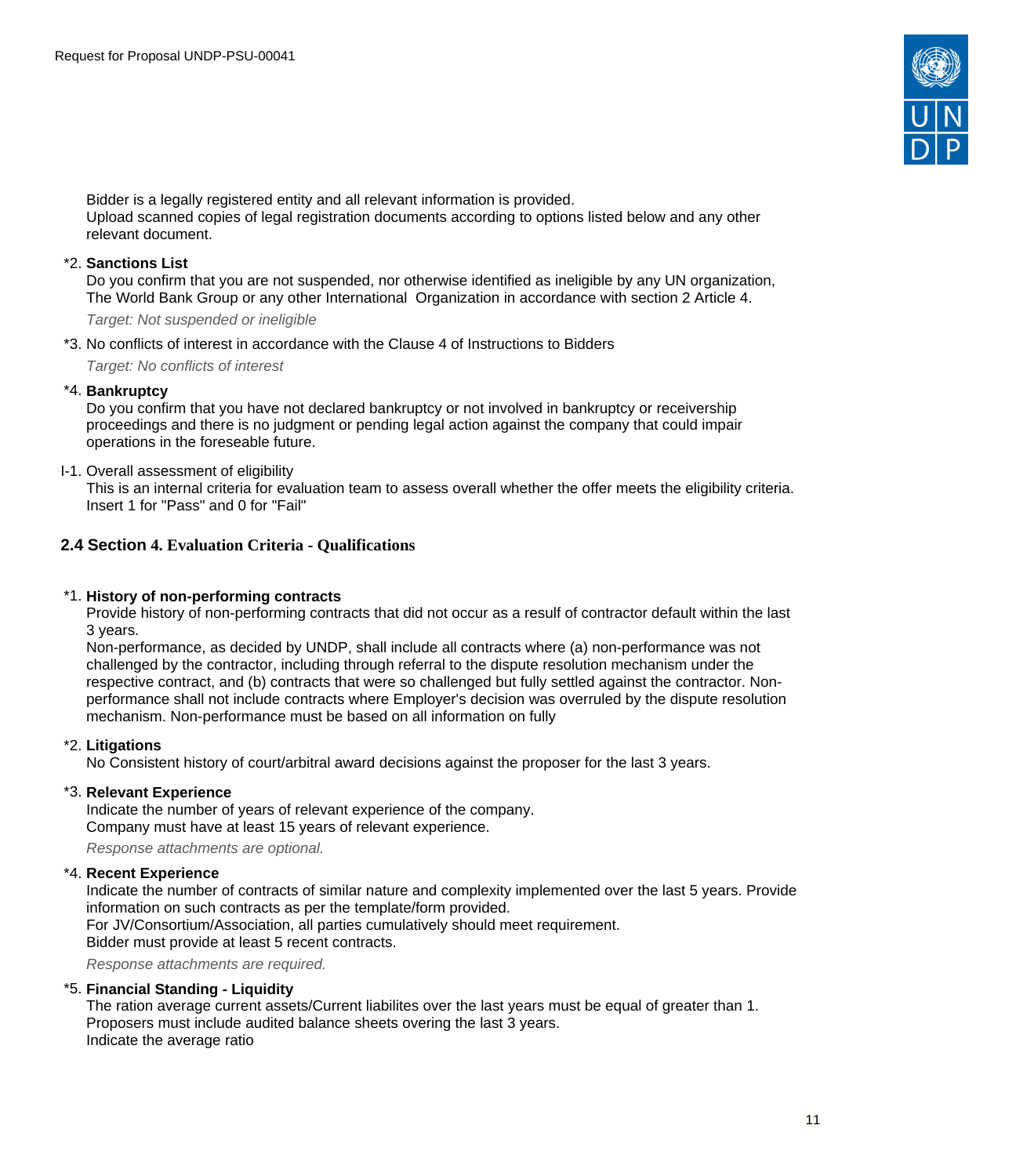

Response attachments are required*.*

#### \*6. **Financial Standing - Turnover**

Proposer should have annual sales turnover of minimum 500,000 for the last 3 years. Provide average turnover amount for the last 3 years in USD.

Response attachments are optional*.*

#### I-1. **Overall Qualifications Criteria**

This is an internal criteria for evaluation team to asses and determine whether bidder meets overall the qualifications criteria.

Insert 1 for "Pass" and 0 for "Fail"

# <span id="page-11-0"></span>**2.5 Section 5. Technical evaluation Criteria**

#### 1. **Technical evaluation criteria of the proposal**

The technical proposal will be evaluated based on the criteria set here below following the maximum obtainable points set. Evaluation team will score each criteria based on the information provided in the proposal. To pass the technical evaluation, the proposal must score at least 70% of the maximum total obtainable points.

#### \*2.

#### **Regional Coverage**

- Coverage of all countries in the region for each of the Lot(s) that the Offeror is proposing on

Response attachments are optional*.*

#### \*3.

### **Audit firm history**

# - 15 years and more

Response attachments are optional*.*

#### \*4.

#### **Audit firm's annual turnover**

#### - 0.5 million \$ and more

Response attachments are optional*.*

\*5.

### **International experience**

- Working with multinational organization
- Experience with Global Fund projects

Response attachments are optional*.*

#### \*6.

#### **Audit experience**

- Experience in financial statements audits and audit of internal controls

- Experience in providing similar services to international development institutions or multinational companies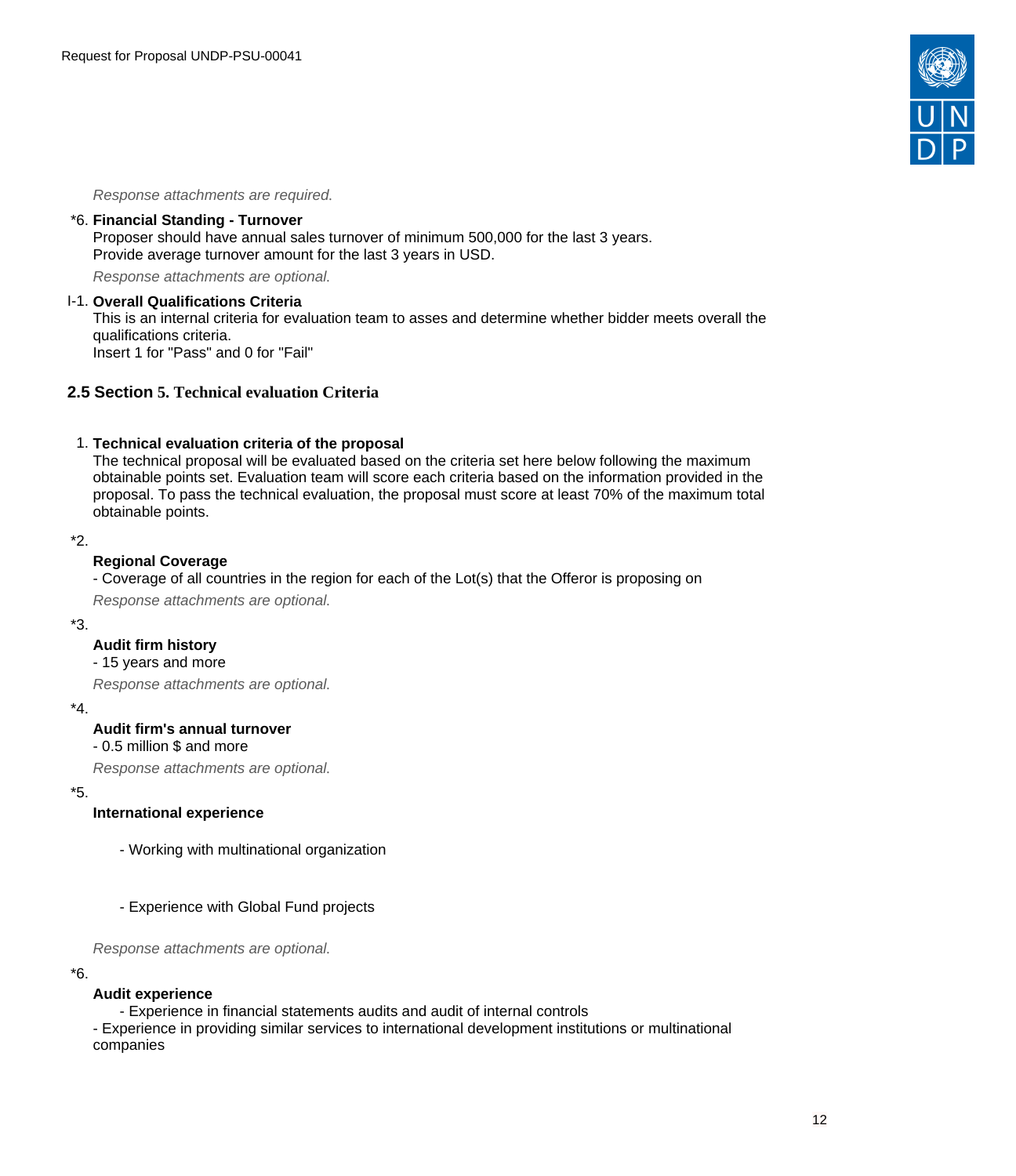

Response attachments are optional*.*

\*7.

- **Number of Qualified staff in the region and what coverage**
	- Qualified and experienced staff including certified auditors
- Quality assurance mechanisms put in place

Response attachments are optional*.*

\*8. Extent to which any work would be subcontracted (subcontracting carries additional risks which may affect project implementation, but properly done it offers a chance to access specialized skills)

Response attachments are optional*.*

- \*9. One principal auditor to sign all audit reports Response attachments are optional*.*
- \*10. The company and auditor(s) have demonstrated they will apply International Standards on Auditing (ISA) when performing the audit in full compliance

Response attachments are optional*.*

\*11. The scope of task is well defined in sufficient detail and corresponds to the TOR along with stated constraints and objectives.

Response attachments are optional*.*

\*12. The quality assurance review mechanisms described in the proposal adequately address all components relating to the audit assignment

Response attachments are optional*.*

\*13. The access to the audit working papers and related documentation kept in custody of the Audit Firm should be in English, Spanish, French, Arabic, Russian, or Portuguese as relevant in the region

Response attachments are optional*.*

\*14. The presentation is clear and the sequence of activities and planning logical, realistic and promise efficient execution to the project

Response attachments are optional*.*

\*15. The final audit report is issued on or before 25 March Response attachments are optional*.*

\*16.

# **Relevant experience of Principal Auditor**

- at least 15 years of audit experience and Audit certificate of Principal Auditor
- 100 points; deduct 10 points for each missing year until 10 years. 0 points for below 10 years.

Response attachments are optional*.*

\*17.

**Relevant Experience**

- At least 7 years of audit experience – 70 points. Below of 7 years is not acceptable.

Response attachments are optional*.*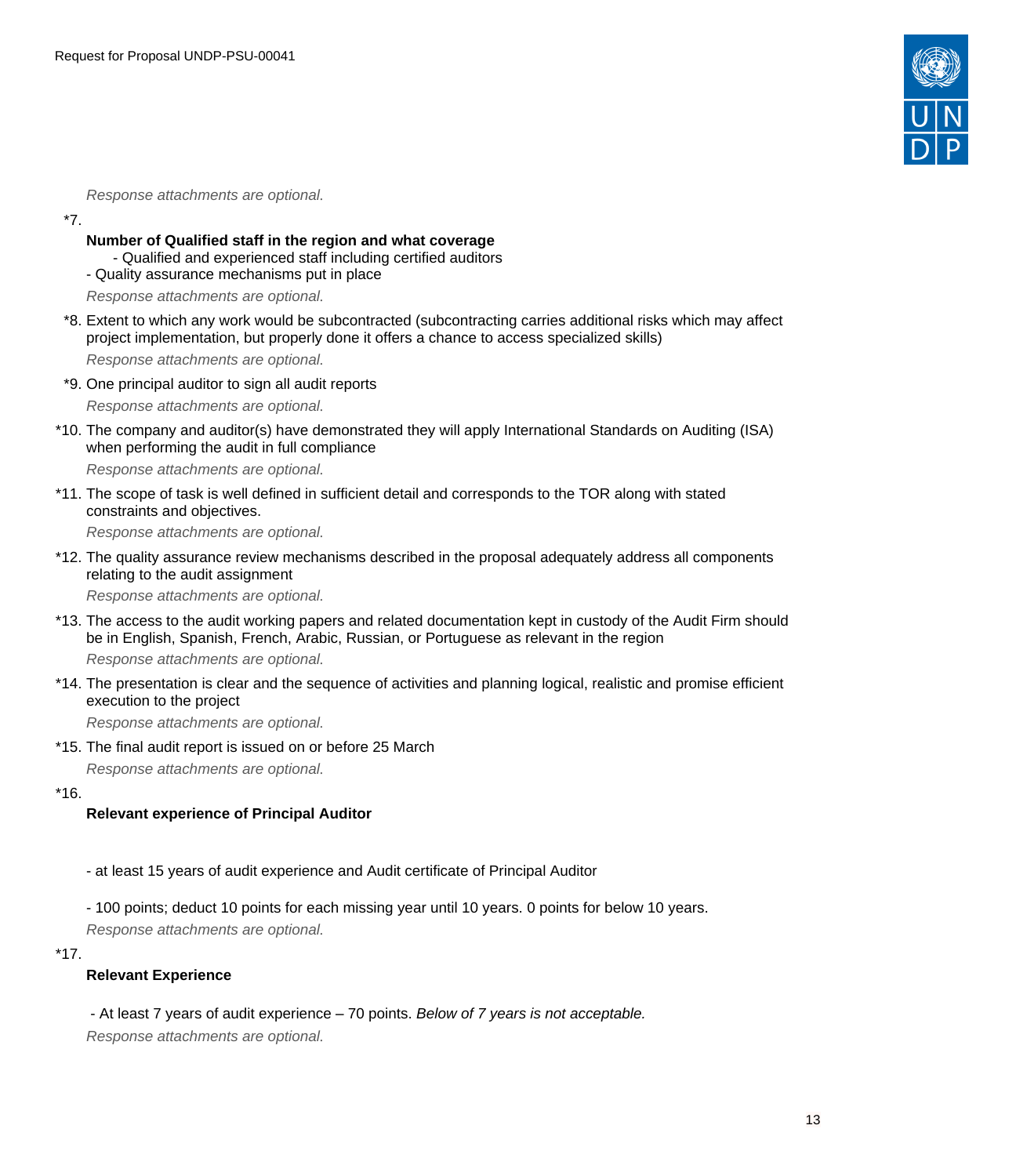

# \*18. **Auditor Certificate**

20 points – if available, 0 points – if not available Response attachments are optional*.*

#### \*19. Language qualifications

Response attachments are optional*.*

# \*20. Knowledge of the region

Response attachments are optional*.*

# \*21.

# **Educational background**

All project members hold at least graduate degree or an undergraduate degree with a relevant professional certification (CIA, CPA, ACCA, etc…) - 40 points;

**\*Note:** For evaluation purposes the average score of CVs will be used if multiple CVs are submitted for the same project role.

Response attachments are optional*.*

#### \*22.

# **Relevant experience**

Audit Senior has at least 5 years of experience and Audit Junior has at least 3 years of experience - 30 points; deduct 10 points for each under qualified member

**\*Note:** For evaluation purposes the average score of CVs will be used if multiple CVs are submitted for the same project role.

Response attachments are optional*.*

### \*23.

# **Language proficiency**

all project members are fluent in the language required for each lot.

i.e. English, Spanish, French, Arabic, Russian, Portuguese

**\*Note:** For evaluation purposes the average score of CVs will be used if multiple CVs are submitted for the same project role.

Response attachments are optional*.*

\*24. Knowledge of the region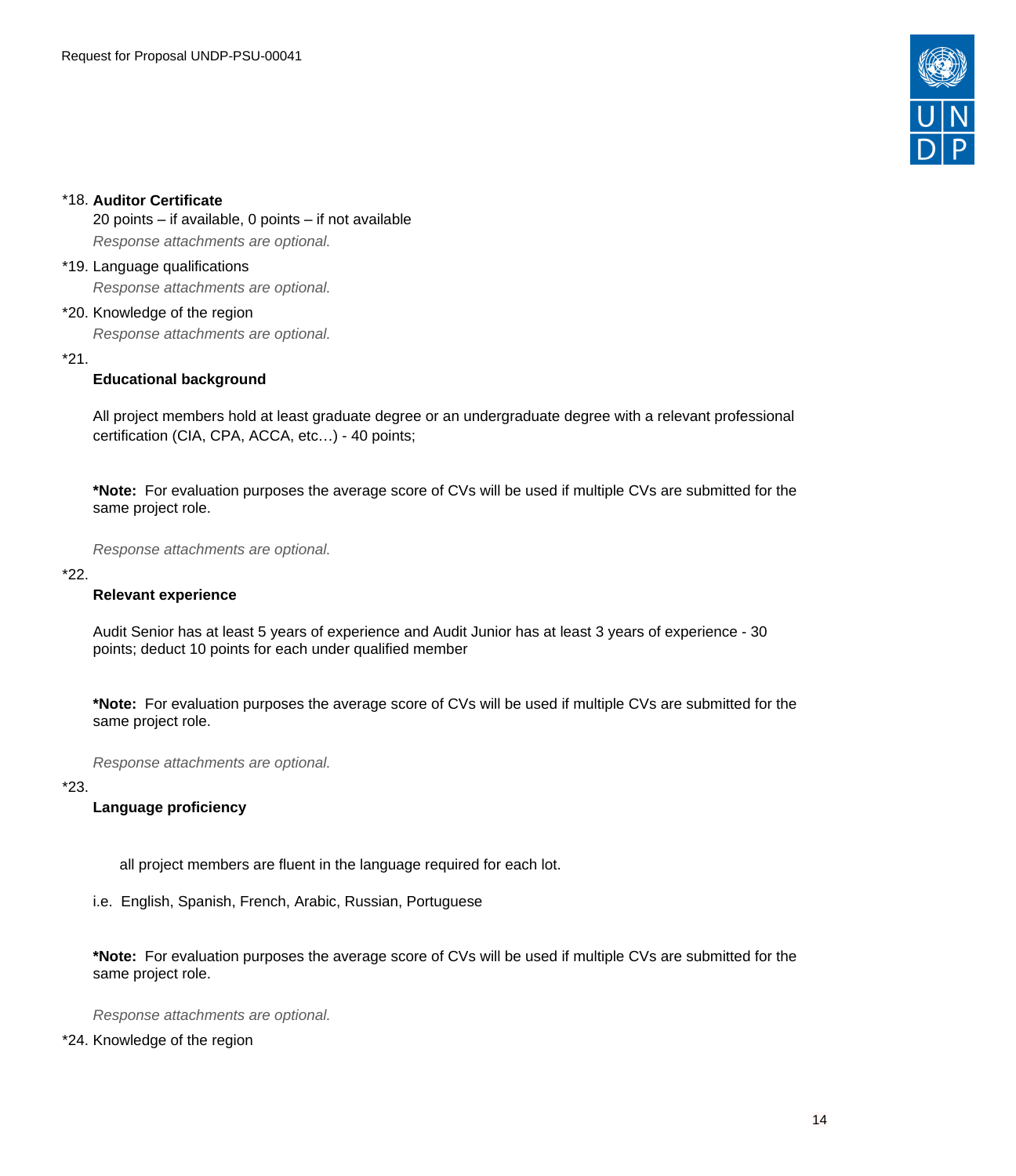

**\*Note:** For evaluation purposes the average score of CVs will be used if multiple CVs are submitted for the same project role.

Response attachments are optional*.*

# <span id="page-14-0"></span>**2.6 Section 6. Financial Evaluation**

#### \*1. **Form F: Financial Proposal Submission Form** Have you provided Financial Proposal Submission Form as per the template herewith attached?

### **Important: Proposers submitting proposals for more than one Lot are to upload each Financial proposal in separate document/files for each Lot as follows:**

'Attachment description' line should state:

# **"436-2022-HIST-RFP-LTA - Financial proposal submission form**…**[Indicate Lot Number]"**

To secure your financial offerplease **SET-UP A PASSWORD** for each Financial Proposal which will be requested as follows:

a) The password for Financial Proposal will be requested from the Proposers if they are successful in the Technical Proposal evaluation. Only those who achieved the minimum score on the technical evaluation will be requested to provide the password to the financial proposals.

b) **It is strongly suggested that Proposers make a note of the passwords and keep them in a safe place. If we are unable to open the file because of forgotten password(s) the proposal will be disqualified**.

Attachments:

| File Name or URL          | Type | Description |
|---------------------------|------|-------------|
| <b>FORM F - Financial</b> | File |             |
| Proposal Submission       |      |             |
| Form Lot 4                |      |             |
| FORM F - Financial        | File |             |
| Proposal Submission       |      |             |
| Form Lot 3                |      |             |
| FORM F - Financial        | File |             |
| Proposal Submission       |      |             |
| Form Lot 2                |      |             |
| FORM F - Financial        | File |             |
| Proposal Submission       |      |             |
| Form Lot 1                |      |             |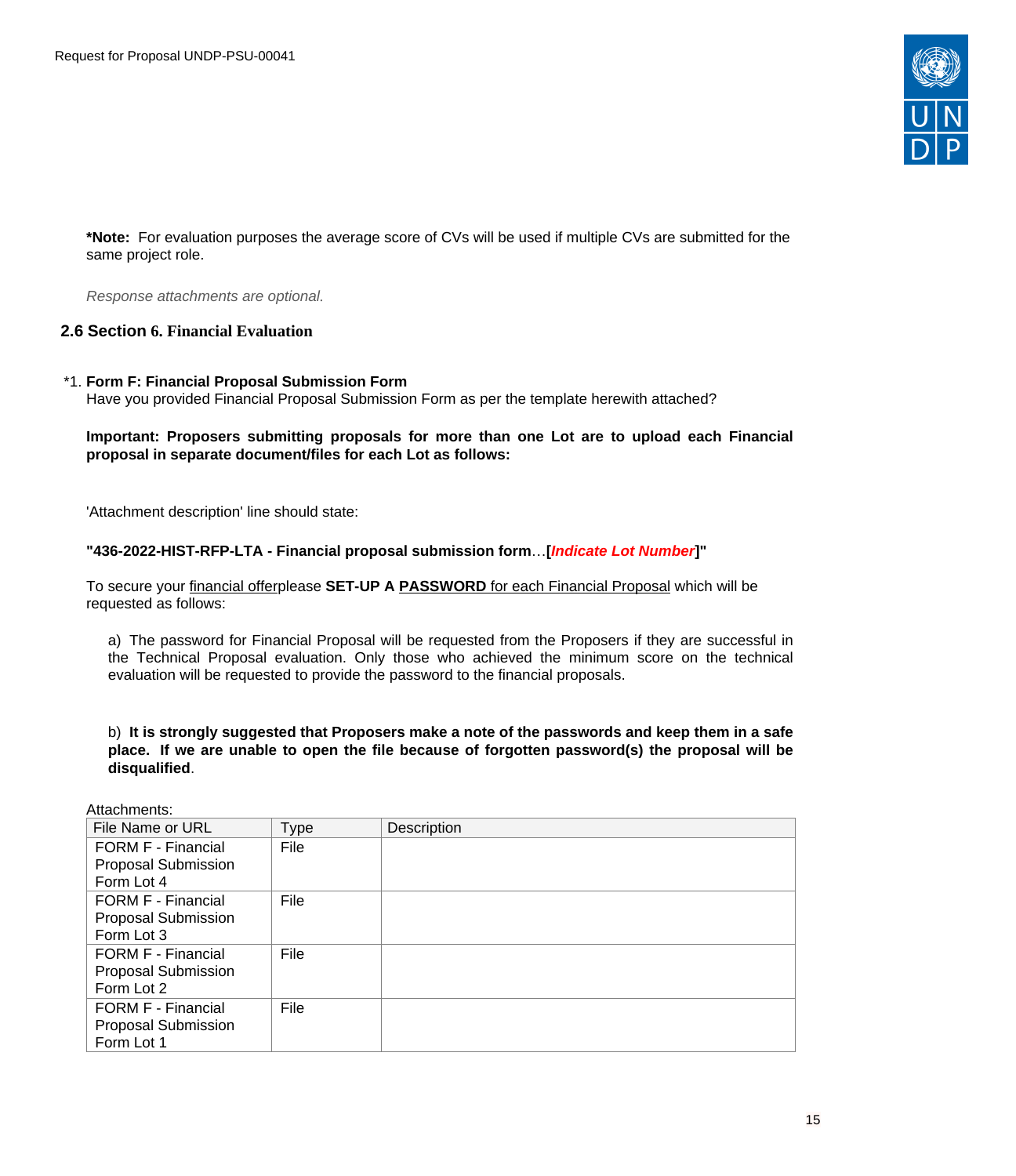

#### \*2. **Form G: FINANCIAL PROPOSAL FORM**

Have you provided Financial Proposal Form as per the template herewith attached?

### **Important: Proposers submitting proposals for more than one Lot are to upload each Financial proposal in separate document/files for each Lot as follows:**

'Attachment description' line should state:

#### **"436-2022-HIST-RFP-LTA - Financial proposal form**…**[Indicate Lot Number]"**

To secure your financial offer please **SET-UP A PASSWORD** for each Financial Proposal which will be requested as follows:

a) The password for Financial Proposal will be requested from the Proposers if they are successful in the Technical Proposal evaluation. Only those who achieved the minimum score on the technical evaluation will be requested to provide the password to the financial proposals.

#### b) **It is strongly suggested that Proposers make a note of the passwords and keep them in a safe place. If we are unable to open the file because of forgotten password(s) the proposal will be disqualified**.

Attachments:

| File Name or URL          | Type | Description |
|---------------------------|------|-------------|
| FORM G - Financial        | File |             |
| Proposal Form Lot 4       |      |             |
| <b>FORM G - Financial</b> | File |             |
| Proposal Form Lot 3       |      |             |
| <b>FORM G - Financial</b> | File |             |
| Proposal Form Lot 2       |      |             |
| <b>FORM G - Financial</b> | File |             |
| Proposal Form Lot 1       |      |             |

#### I-1. **Commercial offer and cost breakdown**

This is an internal criteria for the evaluation team to analyse and assess the details for the financial offer including cost breakdown and other cost elements.

# <span id="page-15-0"></span>**2.7 Section I-1.**

I-1. **Total score from technical evaluation for Lot #1**

This is an internal criteria. Evaluator has to provide the total points scored by each supplier based on the scores provided by each individual evaluation criteria **for Lot #1**.

#### I-2. **Total score from technical evaluation for Lot #2**

This is an internal criteria. Evaluator has to provide the total points scored by each supplier based on the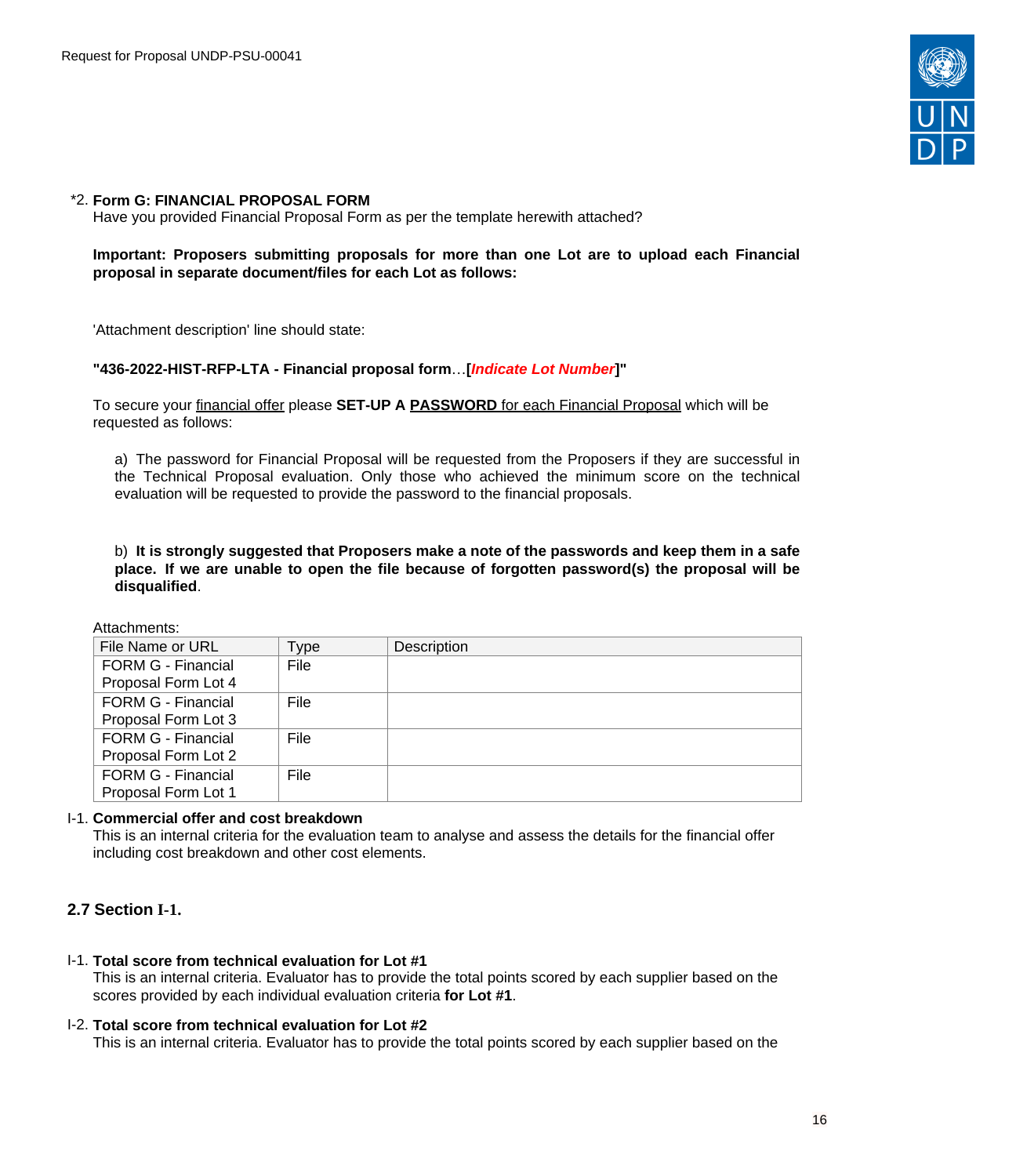

scores provided by each individual evaluation criteria **for Lot #2**.

### I-3. **Total score from technical evaluation for Lot #3**

This is an internal criteria. Evaluator has to provide the total points scored by each supplier based on the scores provided by each individual evaluation criteria **for Lot #3**.

# I-4. **Total score from technical evaluation for Lot #4**

This is an internal criteria. Evaluator has to provide the total points scored by each supplier based on the scores provided by each individual evaluation criteria **for Lot #4**.

# <span id="page-16-0"></span>**2.8 Section I-2.**

I-1. Total Amount from the Supplier's Response.